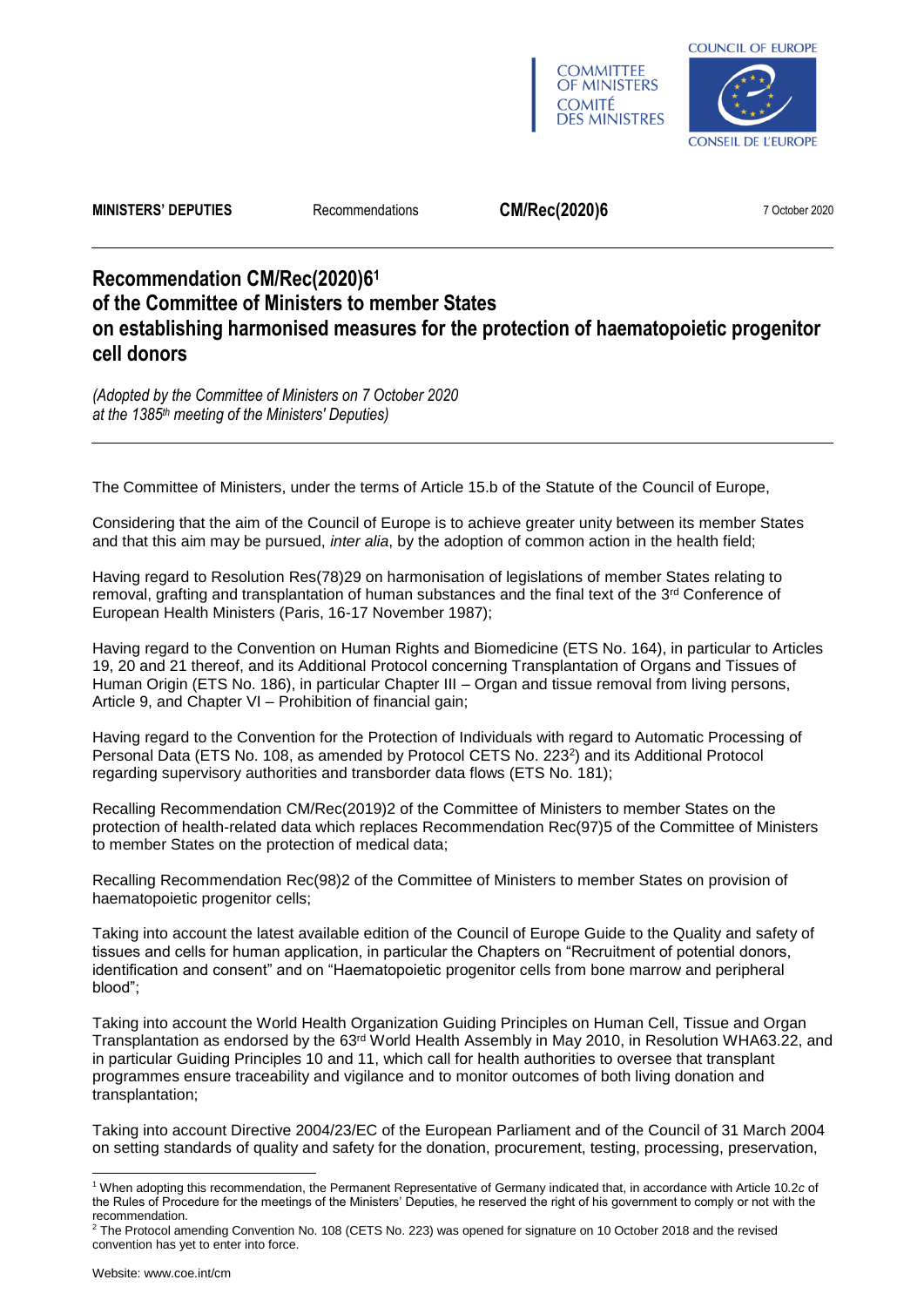storage and distribution of human tissues and cells, and Directive 2006/17/EC of 8 February 2006 implementing Directive 2004/23/EC of the European Parliament and of the Council as regards certain technical requirements for the donation, procurement and testing of human tissues and cells;

Taking into account Commission Directive 2006/86/EC of 24 October 2006 implementing Directive 2004/23/EC of the European Parliament and of the Council as regards traceability requirements, notification of serious adverse reactions and events and certain technical requirements for the coding, processing, preservation, storage and distribution of human tissues and cells, and in particular Article 5(1)(a) and Article 7;

Taking into account Regulation (EU) 2016/679 of the European Parliament and of the Council of 27 April 2016 on the protection of natural persons with regard to the processing of personal data and on the free movement of such data (General Data Protection Regulation), and in particular Article 9, paragraph 2, points (a), (h) and (i), which contain provisions permitting the processing of health data;

Considering the observation included in the Evaluation of the European Union legislation on blood, tissues and cells (SWD(2019) 376 final) Chapter 6, point iv, that there are insufficient provisions in place to protect haematopoietic progenitor cell donors;

Considering that haematopoietic progenitor cell transplantation represents one of the most widely used forms of cell therapy and haematopoietic progenitor cells are one of the most exchanged biological materials for transplantation;

Considering that the application of haematopoietic progenitor cells for the treatment of different haematological diseases has increased extensively in the past half-century in developed countries and that many low- and middle-income countries are now establishing autologous and allogeneic haematopoietic progenitor cell transplantation programmes;

Considering that all haematopoietic progenitor cell donors are living donors, either genetically related or genetically unrelated to their recipient and that, in many cases, unrelated donors are identified across national borders;

Considering that, in exceptional situations as defined in the Convention on Human Rights and Biomedicine, in some member States, minors can become related donors;

Considering that donation of haematopoietic progenitor cells carries certain risks, which require robust legislative and operational measures to be in place to safeguard the health and rights of donors;

Considering that, to protect the health of haematopoietic progenitor cell donors, an appropriate framework should include adequate selection criteria, from both the medical and psychosocial perspective, proper informed consent, guarantee of follow-up care, as well as the collection of data on the donor's health status in the short and long term;

Considering, in particular, that the prohibition of financial gain or comparable advantage under the terms of the Convention on Human Rights and Biomedicine does not prevent compensation of living donors for loss of earnings and reimbursement of any other justifiable expenses related to the removal of organs, tissues or cells or to the related medical examinations, as well as compensation in case of undue damage (e.g. disability) resulting from the removal of organs, tissues or cells;

Recognising that, in enabling transplantation of haematopoietic progenitor cells in the interest of patients in Europe, there is a need to protect individual rights and freedoms and to prevent the commercialisation of haematopoietic progenitor cells;

Considering that eligibility criteria for related donors (adults and minors) are less stringent and established compared to eligibility criteria for unrelated donors in most of the member States;

Considering that few member States have taken action to ensure insurance coverage of related donors at the same level as unrelated donors, especially when the related donor is a non-resident;

Considering that the technique for the collection of haematopoietic progenitor cells is the same irrespective of whether the donor is related or unrelated, and that the vast majority of donors need to undergo mobilisation of haematopoietic progenitor cells with growth factors (peripheral blood stem cell donation), whereas others require general anaesthesia (bone marrow donation), and thus an inherent risk of complications associated with the donation does exist and potential donors should be duly informed;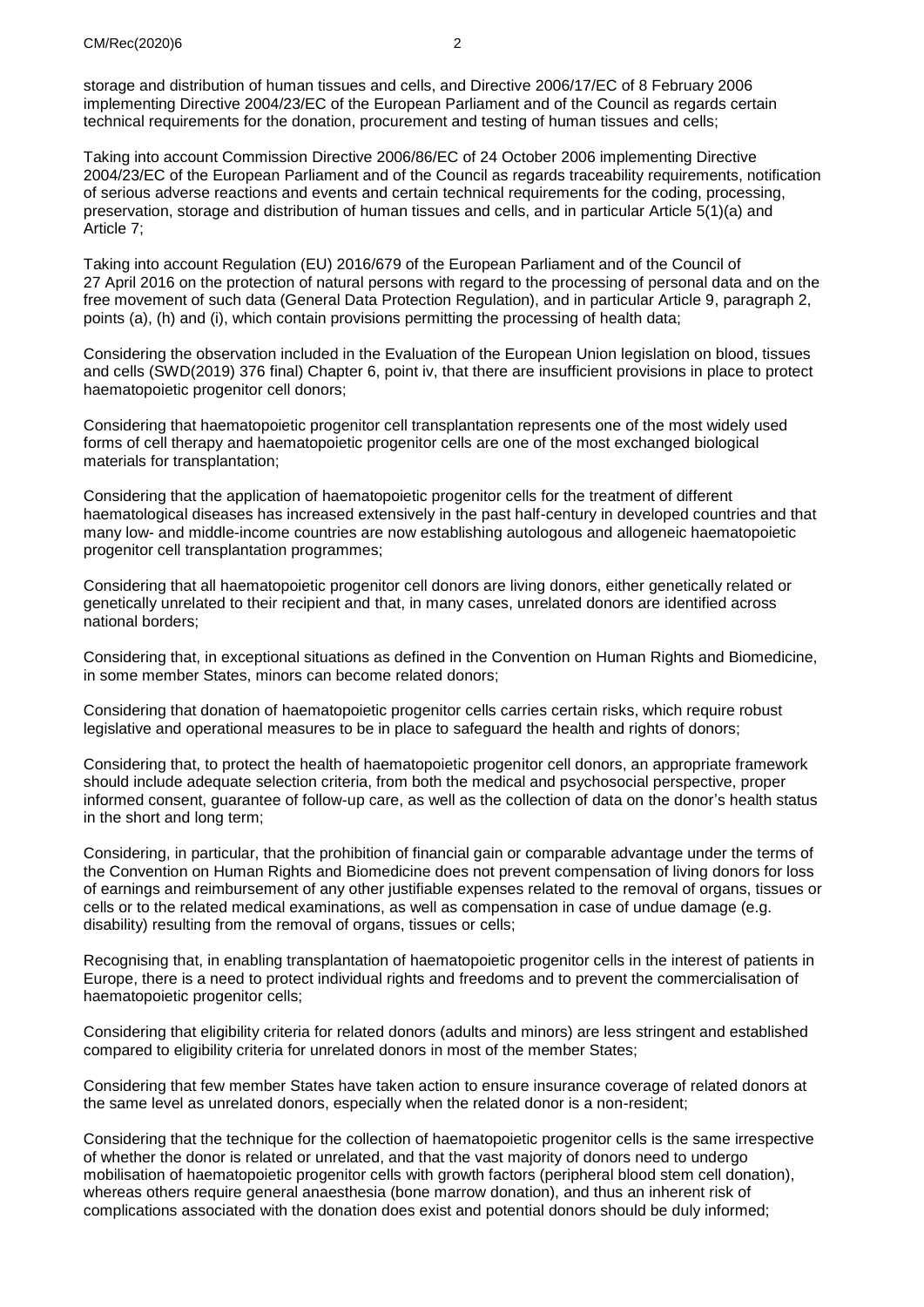Considering that the requirements for the follow-up of haematopoietic progenitor cell donors and the registration of data also differ significantly between member States, and that donor outcome data for both related and unrelated haematopoietic progenitor cell donors (adults and minors), including their health status and short-, medium- and long-term complications (e.g. malignancies, autoimmune disorders, thromboembolic disorders), should be collected, notified to health authorities and managed to help prevent these risks in the future;

Considering that the management of related and unrelated haematopoietic progenitor cell donors, including selection criteria and follow-up, should guarantee an equal level of donor safety and protection;

Considering that only through compilation of harmonised data on the outcome of haematopoietic progenitor cell donors (related and unrelated, adults and minors) by health authorities or other officially designated bodies will it be possible to obtain sufficient information to define and secure the proper follow-up of haematopoietic progenitor cell donors, to document prognoses (safety/morbidity) of these donors, to investigate causal relationships between pre-donation comorbidities and the incidence of complications during and after the donation process, and advise on possible preventive measures, and to inform future haematopoietic progenitor cell donors on the risks related to the donation process,

Recommends the governments of member States establish harmonised haematopoietic progenitor cell donor protection measures, which should be identical irrespective of the type of donor (related or unrelated, adult or minor), including the following:

i. to develop recommendations for the assessment of donor medical suitability and on eligibility criteria for haematopoietic progenitor cell donation, as set out in Appendix 1 to this resolution;

ii. to ensure that, before consent, donors (related and unrelated) receive appropriate information on the type(s) of tissues or cells to be donated, the collection procedures, the consequences and possible sideeffects of donation and the purpose or final use of the donated cells to ensure a free and informed decision, including the right to withdraw consent at any time;

iii. to ensure that no haematopoietic progenitor cell donation is carried out on a person who does not have the capacity to consent. Exceptionally, and depending on the age and the degree of maturity, a minor may become a family donor only in very specific circumstances and provided they do not object to the donation and with the support of an advocate. The authorisation of a representative, authority or person or body provided for by law should be given specifically and in writing and with the approval of the competent body;

iv. to ensure that donors (related and unrelated, adults and minors) having donated haematopoietic progenitor cells are offered both appropriate psychological support in the event of post-donation difficulties, and medical care, including, short- and long-term follow-up that takes into account the actual health status and possible complications related to donation;

v. to set up procedures and methods for the collection of a minimum set of data on all haematopoietic progenitor cell donors (related and unrelated, adults and minors; peripheral blood stem cells and bone marrow) as specified in Appendix 2;

vi. to ensure that haematopoietic progenitor cell donors (related and unrelated) receive financial compensation for loss of earnings and reimbursement of any justifiable expenses associated with the donation and related medical examinations, as well as in the event of undue damage as a direct result of the donation;

Agrees that the Council of Europe European Committee on Organ Transplantation or, if necessary, a subordinate body, may revise the appendices of this recommendation in the future in keeping with developments in the field.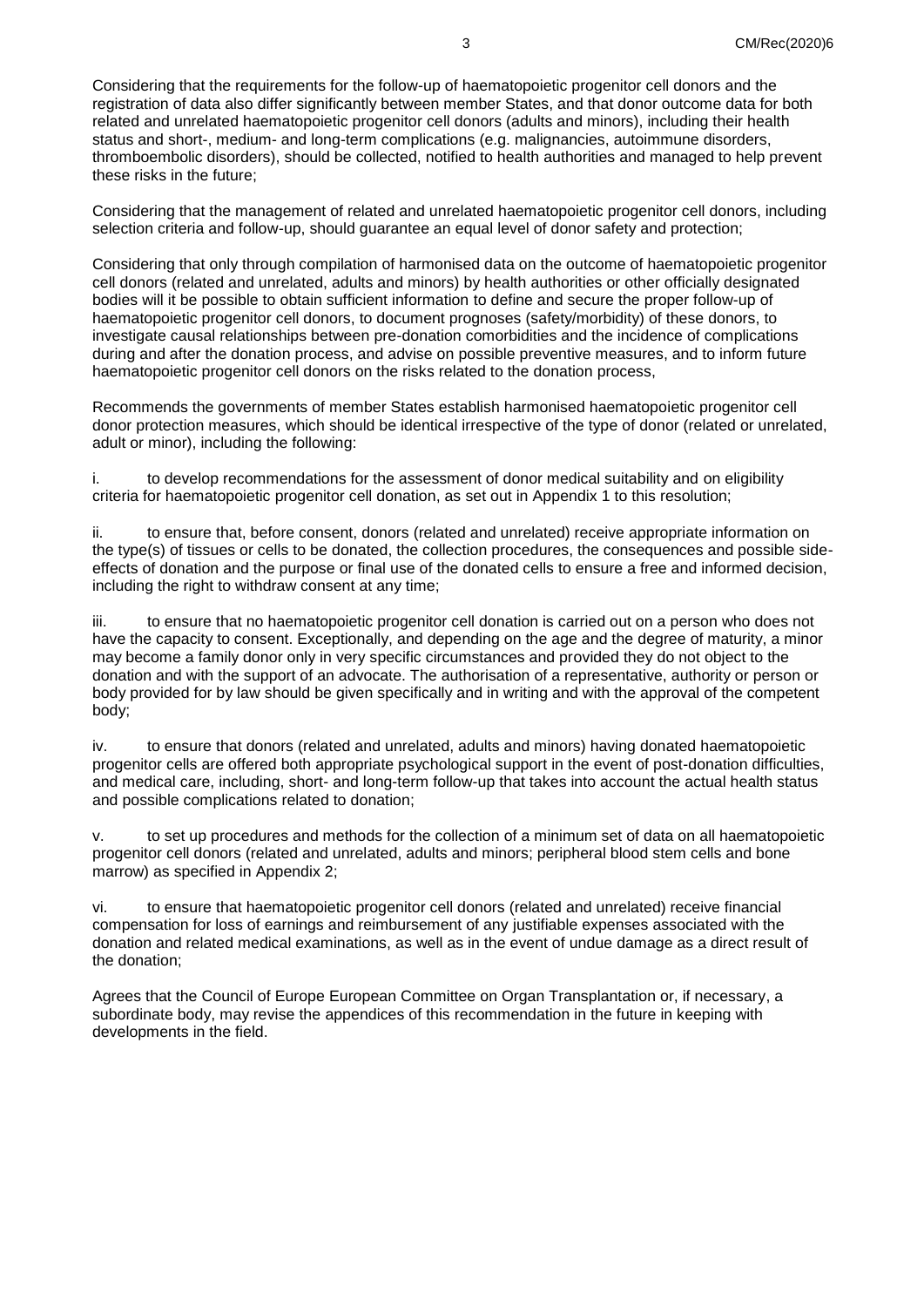## **Appendix 1 to Recommendation [CM/Rec\(2020\)6](https://search.coe.int/cm/Pages/result_details.aspx?Reference=CM/Rec(2020)6) of the Committee of Ministers to member States Recommendations for the medical suitability assessment and eligibility criteria for haematopoietic progenitor cell donors**

The European Committee on Organ Transplantation (CD-P-TO) of the Council of Europe, using as a scientific basis the Council of Europe Guide to the quality and safety of tissues and cells for human application, has prepared these recommendations to guide the medical suitability assessment and eligibility criteria for haematopoietic progenitor cell donors (adults and, when applicable, minors):

1. during the recruitment/registration of related and unrelated haematopoietic progenitor cell donors, certain diseases and risk behaviours that pose a risk to the donor or the potential recipient should be identified through a dedicated questionnaire checking for:

- a. malignancy;
- b. cardiovascular disease;
- c. any chronic disease (immune-mediated, allergic, thrombo-embolic disease, etc.);
- d. risk of infectious diseases related to behaviour;
- e. inherited genetic disease;

2. during the selection stage for related and unrelated haematopoietic progenitor cell donors, potential contraindications for one of the two collection methods should be identified; information about potential transmissible diseases and any relevant issue should be provided to the transplant centre through:

- a. history/questionnaire, updating the information from the previous stage, specifically with regard to:
	- i. the risk of infectious diseases (e.g. risk behaviour, trips, planned invasive procedures);<br>ii. anv planned medical procedure:
	- ii. any planned medical procedure;<br>iii. serious psychosocial or psychiat
	- serious psychosocial or psychiatric disease with impact on the capacity to undergo a donation procedure;
	- iv. medication;
	- v. non-prescription drug use;
	- vi. height and weight;
	- vii. blood pressure;
	- viii. pregnancy or pregnancy planning and breastfeeding;

b. blood tests for infectious disease markers (depending on national laws and requirements [e.g. HIV, HBV, HCV, HTLV, syphilis, cytomegalovirus]);

3. prior to HLA typing (related donors), in order to save time and disappointment and before concluding that the related donor is the best match, information on all aspects highlighted above should be obtained to identify any contraindication to donation and consent to donation should be confirmed;

- 4. donor work-up should include:
	- a. a full record of the donor's history, looking for any signs of undiagnosed diseases (including emerging diseases);
	- b. complete physical examination;
	- c. psychological evaluation by a trained professional (if appropriate);
	- d. laboratory tests:
		- i. infectious disease markers:
		- ii. full blood count;
		- iii. ABO and Rh typing;
		- iv. biochemistry;
		- v. chest X-ray (if appropriate);
		- vi. electrocardiogram (if appropriate).